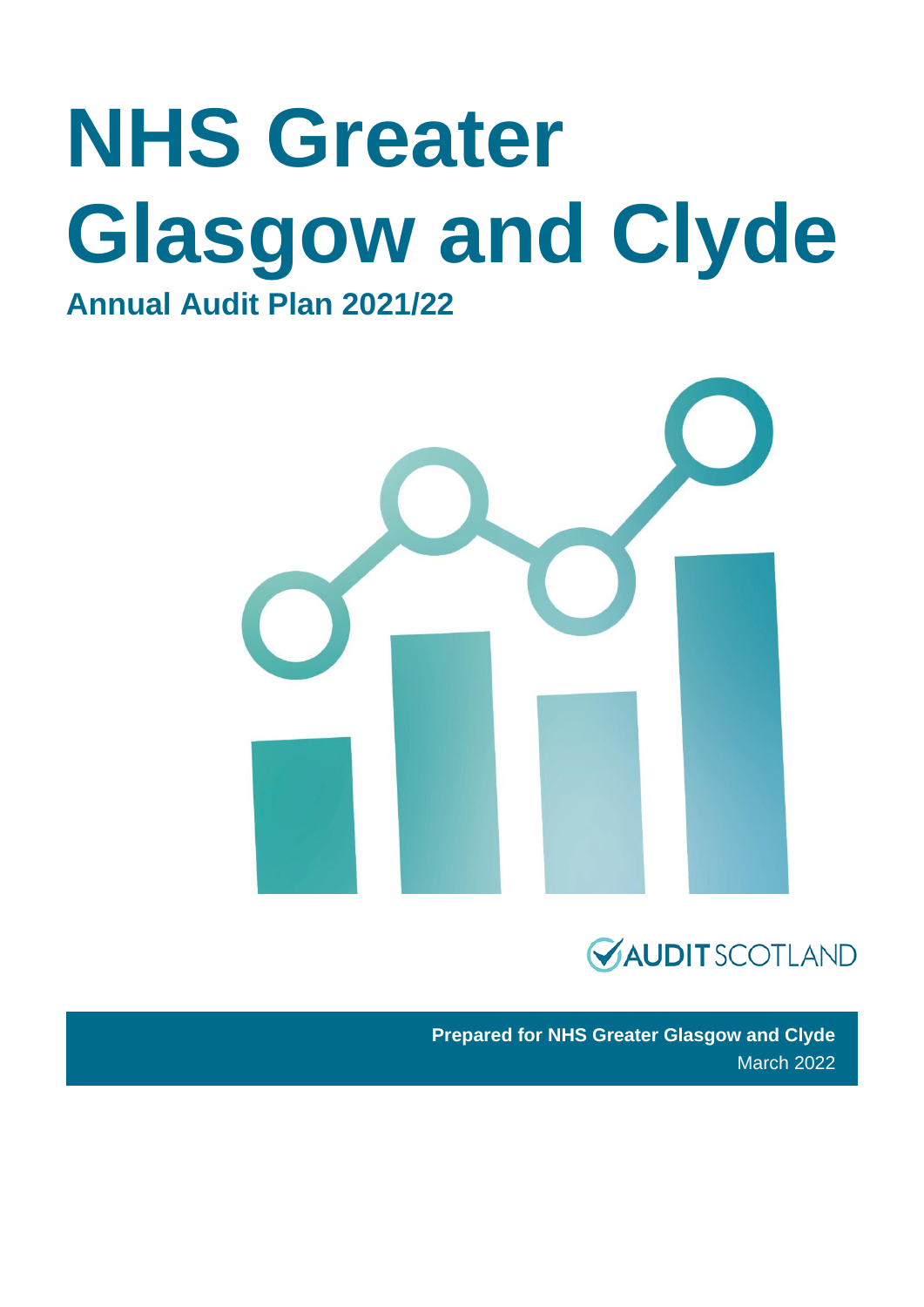## **Contents**

| Introduction                                     |    |
|--------------------------------------------------|----|
| Financial statements audit planning              | b  |
| <b>Audit dimensions and Best Value</b>           |    |
| Reporting arrangements, timetable, and audit fee | 12 |
| <b>Other matters</b>                             |    |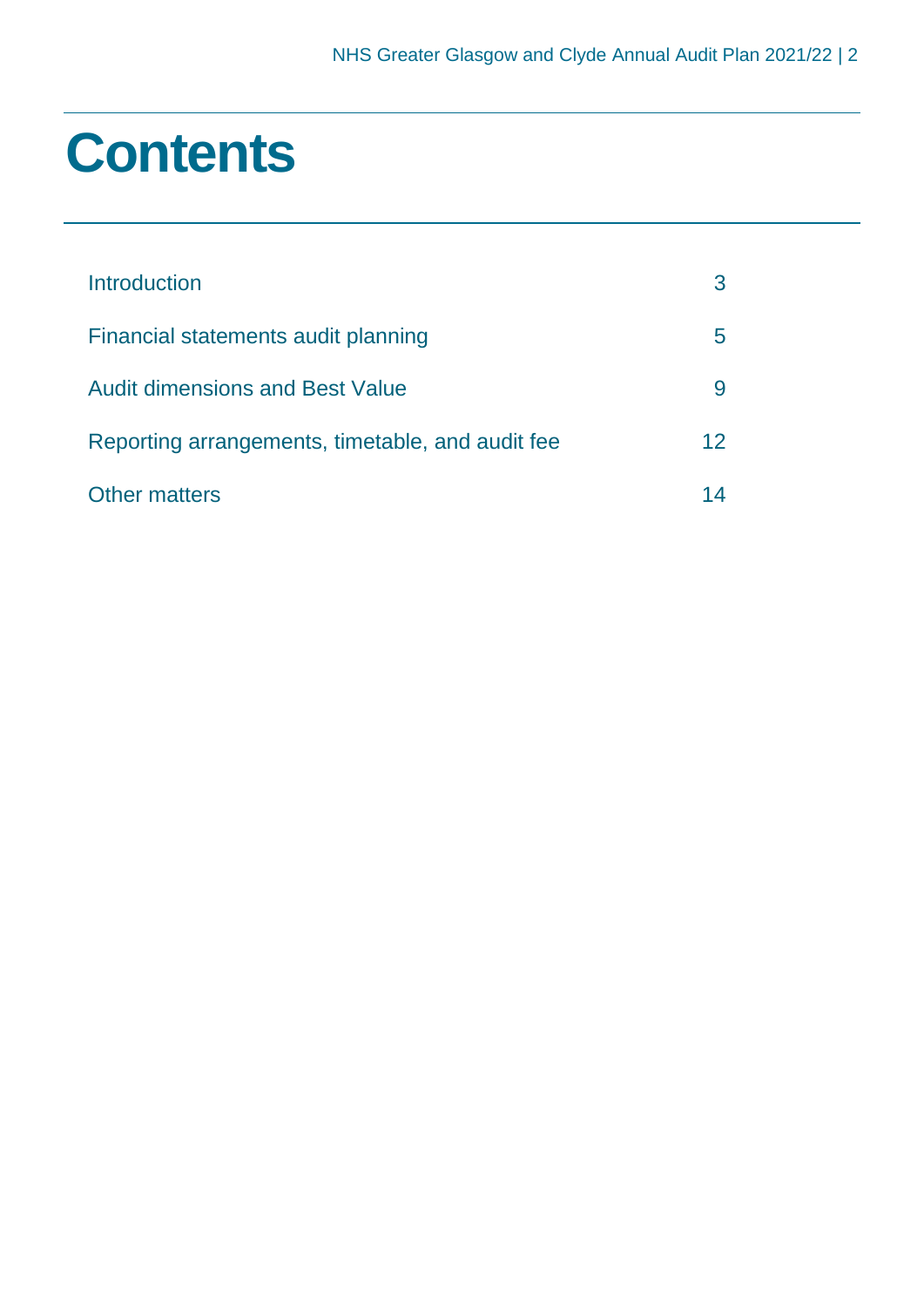## <span id="page-2-0"></span>**Introduction**

### **Summary of planned audit work**

**1.** This document summarises the work plan for our 2021/22 external audit of NHS Greater Glasgow and Clyde (the board). The main elements of our work include:

- evaluation of the key controls within the main accounting systems
- an audit of the annual accounts and provision of an Independent Auditor's Report
- an audit opinion on regularity and other statutory information published within the annual report and accounts including the Performance Report, the Governance Statement and the Remuneration and Staff Report
- consideration of arrangements in relation to the audit dimensions: financial management, financial sustainability, governance and transparency and value for money that frame the wider scope of public sector audit
- consideration of Best Value arrangements
- review NHS Greater Glasgow and Clyde's participation in the National Fraud Initiative.

## **Impact of Covid-19**

**2.** The coronavirus disease (Covid-19) pandemic has had a significant impact on public services and public finances, and the effects will be felt well into the future.

**3.** The Auditor General for Scotland, the Accounts Commission and Audit Scotland continue to assess the risks to public services and finances from Covid-19 across the full range of our audit work, including annual audits and the programme of performance audits. The well-being of audit teams and the delivery of high-quality audits remain paramount. Changes in our approach may be necessary and where this impacts on annual audits, revisions to this Annual Audit Plan may be required.

## **Adding value**

**4.** We aim to add value to NHS Greater Glasgow and Clyde through our external audit work by being constructive and forward looking, by identifying areas for improvement and by recommending and encouraging good practice. In so doing, we will help NHS Greater Glasgow and Clyde promote improved standards of governance, better management and decision making and more effective use of resources. Additionally, we attend meetings of the Audit and Risk Committee and actively participate in discussions.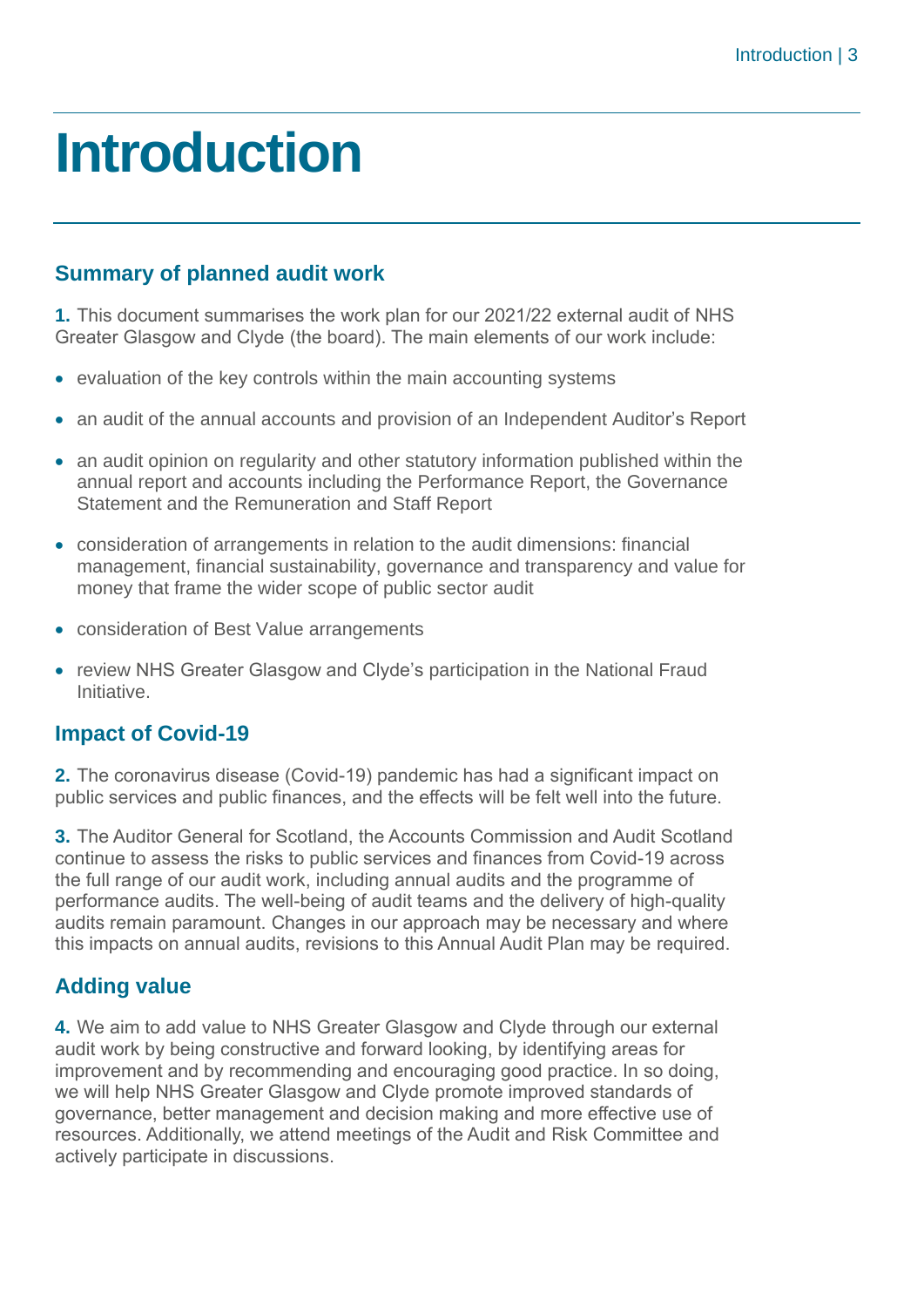### **Respective responsibilities of the auditor and NHS Greater Glasgow and Clyde**

**5.** The [Code of Audit Practice \(2016\)](https://www.audit-scotland.gov.uk/uploads/docs/report/2016/code_audit_practice_16_0.pdf) sets out in detail the respective responsibilities of the auditor and NHS Greater Glasgow and Clyde. Key responsibilities are summarised below.

#### **Auditor responsibilities**

**6.** Our responsibilities as independent auditors are established by the Public Finance and Accountability (Scotland) Act 2000 and the [Code of Audit Practice](https://www.audit-scotland.gov.uk/uploads/docs/report/2016/code_audit_practice_16_0.pdf) (including [supplementary guidance\)](https://www.audit-scotland.gov.uk/uploads/docs/um/code_audit_guidance_16_supp.pdf) and guided by the Financial Reporting Council's Ethical Standard.

**7.** Auditors in the public sector give an independent opinion on the financial statements and other information within the annual report and accounts. We also review and report on the arrangements within the audited body to manage its performance, regularity and use of resources. In doing this, we aim to support improvement and accountability.

#### **NHS Greater Glasgow and Clyde's responsibilities**

**8.** NHS Greater Glasgow and Clyde is responsible for maintaining accounting records and preparing financial statements that give a true and fair view.

**9.** Also, NHS Greater Glasgow and Clyde has the primary responsibility for ensuring the proper financial stewardship of public funds, compliance with relevant legislation and establishing effective arrangements for governance, propriety and regularity that enable them to deliver their objectives.

### **Managing the transition to 2022/23 audits**

**10.** Audit appointments are usually for five years but were extended to six years due to Covid-19. 2021/22 is the final year of the current appointment and we will work closely with our successors to ensure a well-managed transition.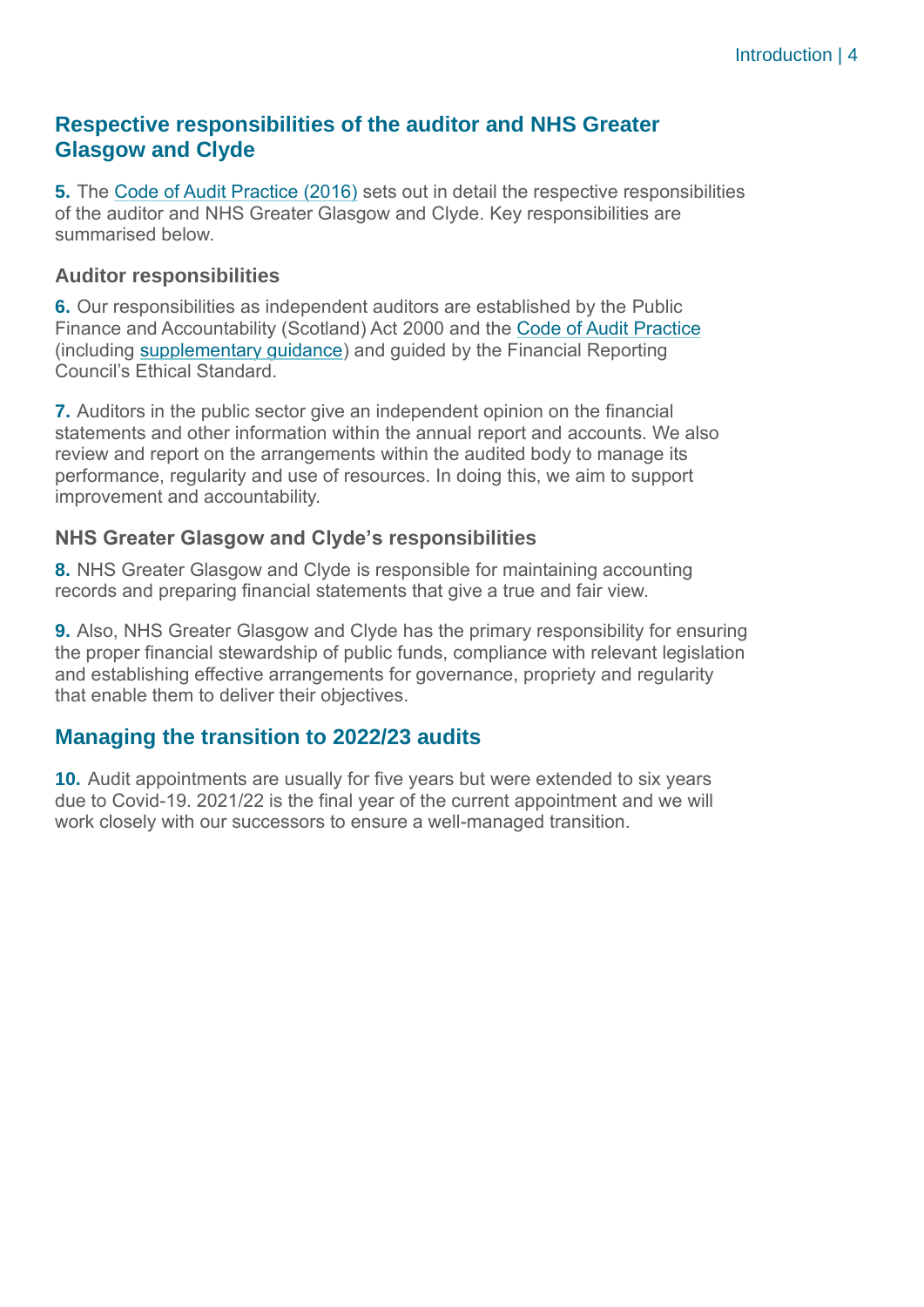## <span id="page-4-0"></span>**Financial statements audit planning**

## **Materiality**

**11.** Materiality is an expression of the relative significance of a matter in the context of the financial statements as a whole. We are required to plan our audit to determine with reasonable confidence whether the financial statements are free from material misstatement. The assessment of what is material is a matter of professional judgement over both the amount and the nature of the misstatement.

#### **Materiality levels for the 2021/22 audit**

**12.** We assess materiality at different levels as described in [Exhibit 1.](#page-4-1) The materiality values for NHS Greater Glasgow and Clyde are set out in [Exhibit 1.](#page-4-1)

#### <span id="page-4-1"></span>**Exhibit 1 2021/22 Materiality levels for NHS Greater Glasgow and Clyde and its group**

| <b>Materiality</b>                                                                                                                                                                                                                                                                                                                                                         | <b>Amount</b>    |
|----------------------------------------------------------------------------------------------------------------------------------------------------------------------------------------------------------------------------------------------------------------------------------------------------------------------------------------------------------------------------|------------------|
| <b>Planning materiality</b> – This is the figure we use to assess the overall impact of<br>audit adjustments on the financial statements. It has been based on the audited<br>financial statements for 2020/21.                                                                                                                                                            | £30<br>million   |
| <b>Performance materiality</b> – This acts as a trigger point. If the aggregate of errors<br>identified during the financial statements audit exceeds performance materiality,<br>this would indicate that further audit procedures should be considered. Using our<br>professional judgement, we have assessed performance materiality at 65% of<br>planning materiality. | £20<br>million   |
| <b>Reporting threshold (i.e. clearly trivial)</b> – We are required to report to those<br>charged with governance on all unadjusted misstatements more than the 'reporting<br>threshold' amount.                                                                                                                                                                           | £250<br>thousand |

Source: Audit Scotland

### **Significant risks of material misstatement to the financial statements**

**13.** Our risk assessment draws on our cumulative knowledge of NHS Greater Glasgow and Clyde, its major transaction streams, key systems of internal control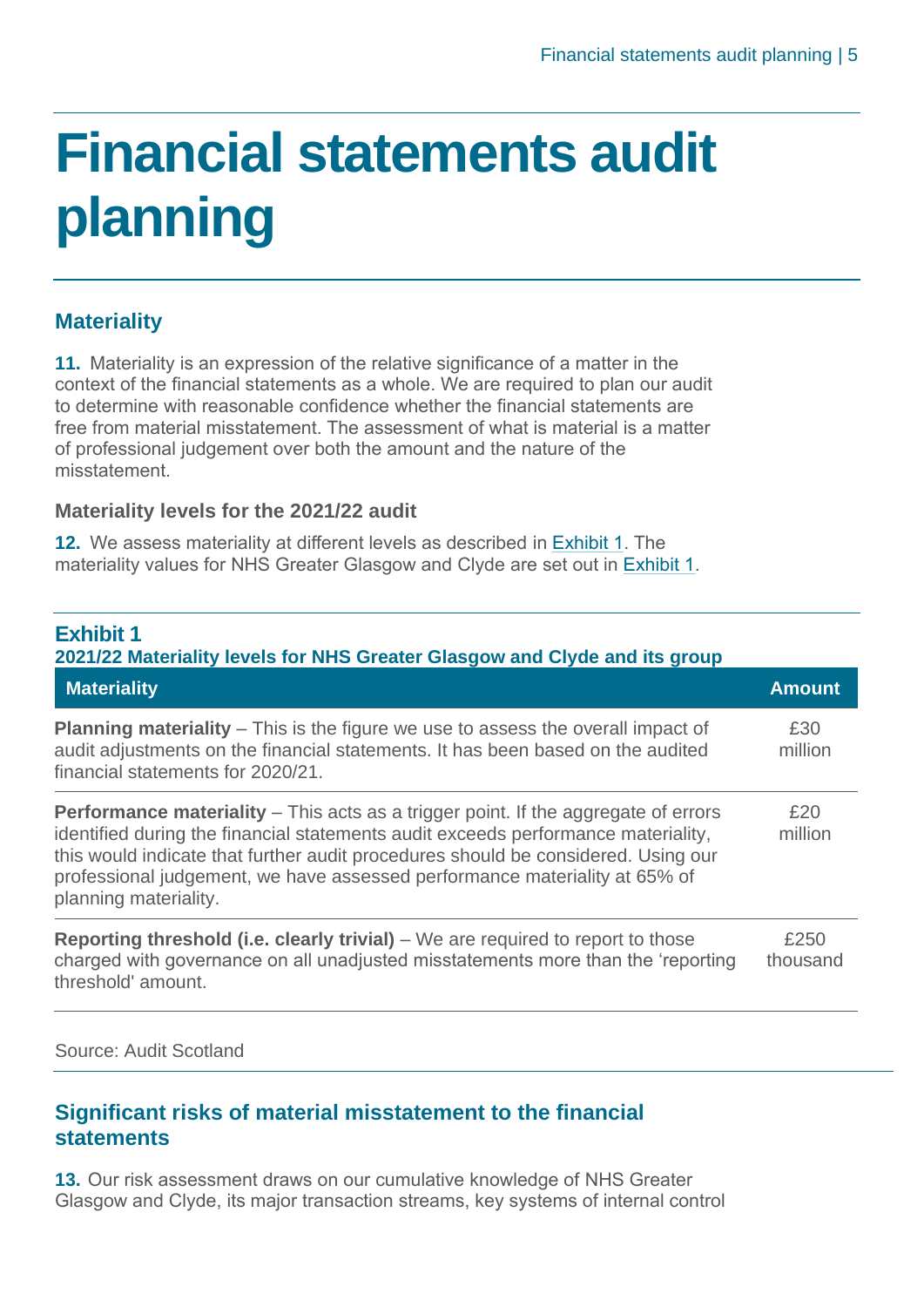and risk management processes. Also, it is informed by our discussions with management, meetings with internal audit, attendance at committees and a review of supporting information.

**14.** Based on our risk assessment process, we identified the following significant risks of material misstatement to the financial statements. These are risks which have the greatest impact on our planned audit procedures. [Exhibit 2](#page-5-0) summarises the nature of the risk, the sources of assurance from management arrangements and the further audit procedures we plan to perform to gain assurance over the risk.

### <span id="page-5-0"></span>**Exhibit 2**

**2021/22 Significant risks of material misstatement to the financial statements** 

|    | <b>Significant risk of</b><br>material misstatement                                                                                                                                                                                                                                                                                                                                   | <b>Sources of assurance</b>                                                                                                                                                                                                                                                                                         | <b>Planned audit response</b>                                                                                                                                                                                                                                                                                                                                                                                                                                                                                                                             |
|----|---------------------------------------------------------------------------------------------------------------------------------------------------------------------------------------------------------------------------------------------------------------------------------------------------------------------------------------------------------------------------------------|---------------------------------------------------------------------------------------------------------------------------------------------------------------------------------------------------------------------------------------------------------------------------------------------------------------------|-----------------------------------------------------------------------------------------------------------------------------------------------------------------------------------------------------------------------------------------------------------------------------------------------------------------------------------------------------------------------------------------------------------------------------------------------------------------------------------------------------------------------------------------------------------|
| 1. | <b>Risk of material</b><br>misstatement due to fraud<br>caused by the<br>management override of<br>controls<br>As stated in International<br>Standard on Auditing (UK)<br>240, management is in a<br>unique position to<br>perpetrate fraud because<br>of management's ability to<br>override controls that<br>otherwise appear to be<br>operating effectively.                       | Owing to the nature of this •<br>risk, assurances from<br>management are not<br>applicable in this instance .<br>$\bullet$                                                                                                                                                                                          | Review the design and<br>implementation of controls over<br>journal entry processing.<br>Make inquiries of individuals<br>involved in the financial reporting<br>process about inappropriate or<br>unusual activity.<br>Test journals at the year end and<br>post-closing entries, focussing on<br>significant risk areas.<br>Evaluate significant transactions<br>outside the normal course of<br>business.<br>Assess any changes to the<br>methods and underlying<br>assumptions used to prepare<br>accounting estimates compared<br>to the prior year. |
| 2. | <b>Risk of material</b><br>misstatement due to<br>estimation and judgement<br>in accruals<br>The impact of Covid-19<br>resulted in an exceptional<br>increase in the value of<br>accruals reported in the<br>2020/21 annual accounts.<br>There is a significant<br>amount of estimation and<br>judgement applied to the<br>valuation and classification<br>of such balances. Covid-19 | NHS GGC has robust<br>$\bullet$<br>$\bullet$<br>systems in place to<br>prevent and detect<br>fraud.<br><b>Regular meetings</b><br>between Fraud Liaison<br><b>Officer and Counter</b><br>Fraud Services.<br>Regular reports to Audit<br>and Risk Committee.<br>All material accruals are<br>based on best available | Review management's controls<br>over significant accruals reported<br>in the accounts.<br>Detailed testing of material<br>accruals balances. To include an<br>assessment of the<br>reasonableness of methodology<br>applied in any estimation and<br>testing of completeness and<br>accuracy of underlying data.<br>Review of the design and<br>implementation of controls over<br>systems that provide the source                                                                                                                                        |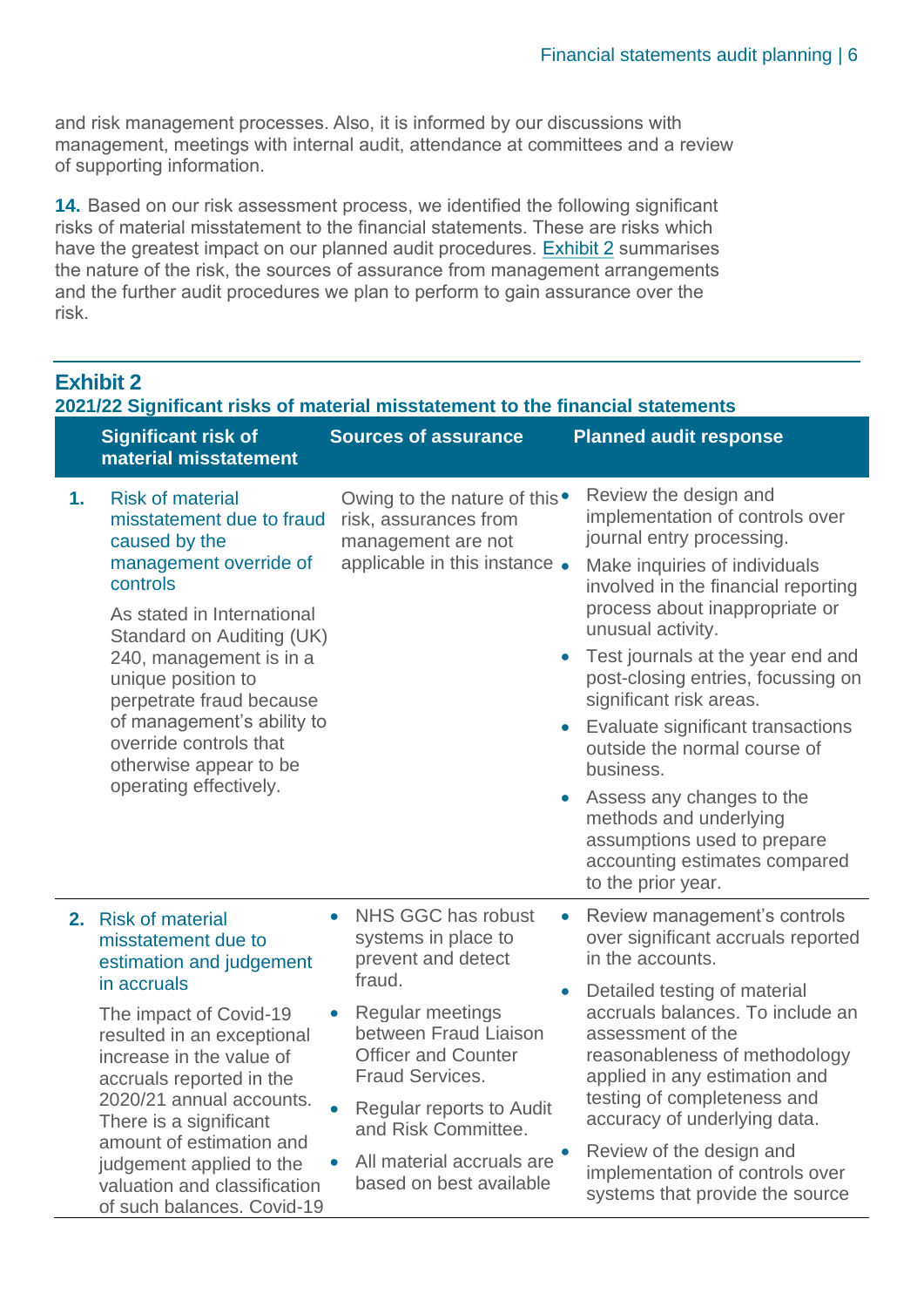| <b>Significant risk of</b><br>material misstatement                                                                                                                                                                                                 | <b>Sources of assurance</b>              | <b>Planned audit response</b>                  |
|-----------------------------------------------------------------------------------------------------------------------------------------------------------------------------------------------------------------------------------------------------|------------------------------------------|------------------------------------------------|
| has continued to impact the<br>board in 2021/22, including                                                                                                                                                                                          | data and are reviewed<br>by Finance SMT. | of information for estimates e.g.<br>Trakcare. |
| the ability to deliver<br>services (e.g. elective<br>treatment) and capital<br>projects. There is also<br>continued pressure on the<br>workforce which may<br>impact on annual leave<br>outstanding at the year end,<br>and so the related accrual. |                                          | • Review of related disclosures.               |

#### Source: Audit Scotland

**15.** As set out in International Standard on Auditing (UK) 240*: The auditor's responsibilities relating to fraud in an audit of financial statement*, there is a presumed risk of fraud over the recognition of revenue. We have rebutted this risk because while the possibility of fraud exists, we do not judge it to be significant due to the nature of NHS Greater Glasgow and Clyde's revenue streams.

**16.** In line with Practice Note 10: *Audit of financial statements and regularity of public sector bodies in the United Kingdom*, as most public-sector bodies are net spending bodies, the risk of material misstatement due to fraud related to expenditure recognition may in some cases be greater than the risk relating to revenue recognition. We have also rebutted this risk due to the nature of the expenditure incurred by NHS Greater Glasgow and Clyde.

**17.** We have not, therefore, incorporated specific work into our audit plan in these areas over and above our standard audit procedures.

#### **Other areas of audit focus**

**18.** As part of our assessment of audit risks, we have identified other areas where we consider there are also risks of material misstatement to the financial statements. Based on our assessment of the likelihood and magnitude of the risk, we do not consider these to represent significant risks. We will keep these areas under review as our audit progresses. If our assessment of risk changes and these risks become significant, we will communicate this to management and those charged with governance and revise our planned audit approach accordingly.

**19.** The areas of specific audit focus are:

• Estimation in the valuation of land and buildings: At 31 March 2021 the board held land and building with a net book value of £2,087 million. There is a significant degree of subjectivity in the valuation of land and buildings. Valuations are based on specialist assumptions and estimates, and changes in these can result in material changes to valuations.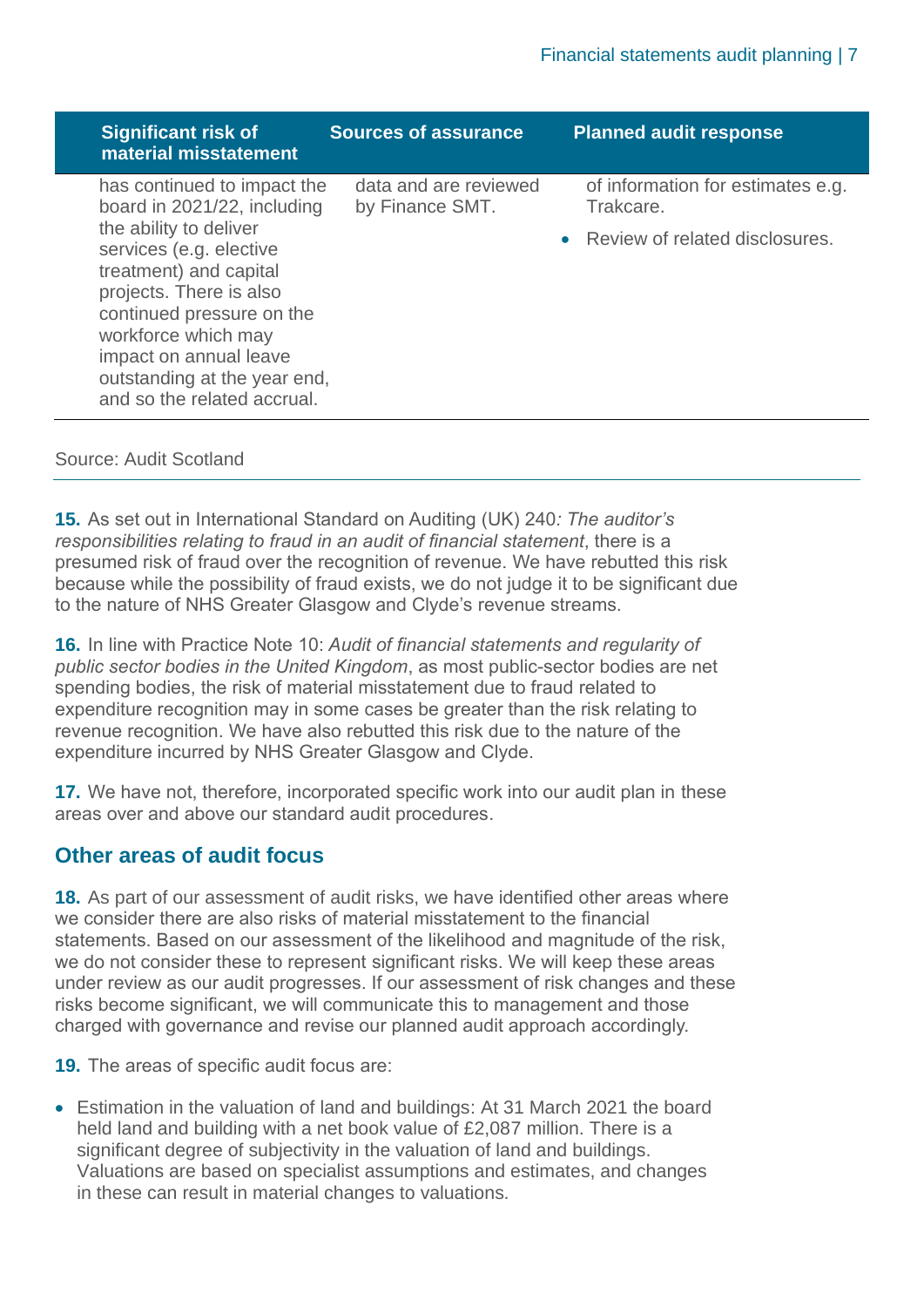• Estimation in the provision for clinical and medical negligence claims: The board includes a provision for estimated costs relating to clinical and medical negligence claims in the accounts and, at 31 March 2021, this balance was £165 million. Reliance is placed on the details provided by the NHS Scotland Central Legal Office (CLO) to quantify amounts provided. There is a significant amount of professional judgement applied by the CLO in arriving at these figures.

#### **Group Consideration**

**20.** As group auditors, we are required under International Standard on Auditing (UK) 600: *Audits of group financial statements (including the work of component auditors)* to obtain sufficient appropriate audit evidence on which to base our audit opinion on the group financial statements.

**21.** NHS Greater Glasgow and Clyde has a group which comprises component entities, including subsidiaries and joint ventures. The audits of the financial information of some of the components are performed by other auditors. We plan to place reliance on the work of the component auditors. We will obtain sufficient appropriate audit evidence in relation to the consolidation process and the financial information of the components on which to base our group audit opinion.

#### **Audit risk assessment process**

**22.** Audit risk assessment is an iterative and dynamic process. Our assessment of risks set out in this plan may change as more information and evidence becomes available during the progress of the audit. Where such changes occur, we will advise management and where relevant, report them to those charged with governance.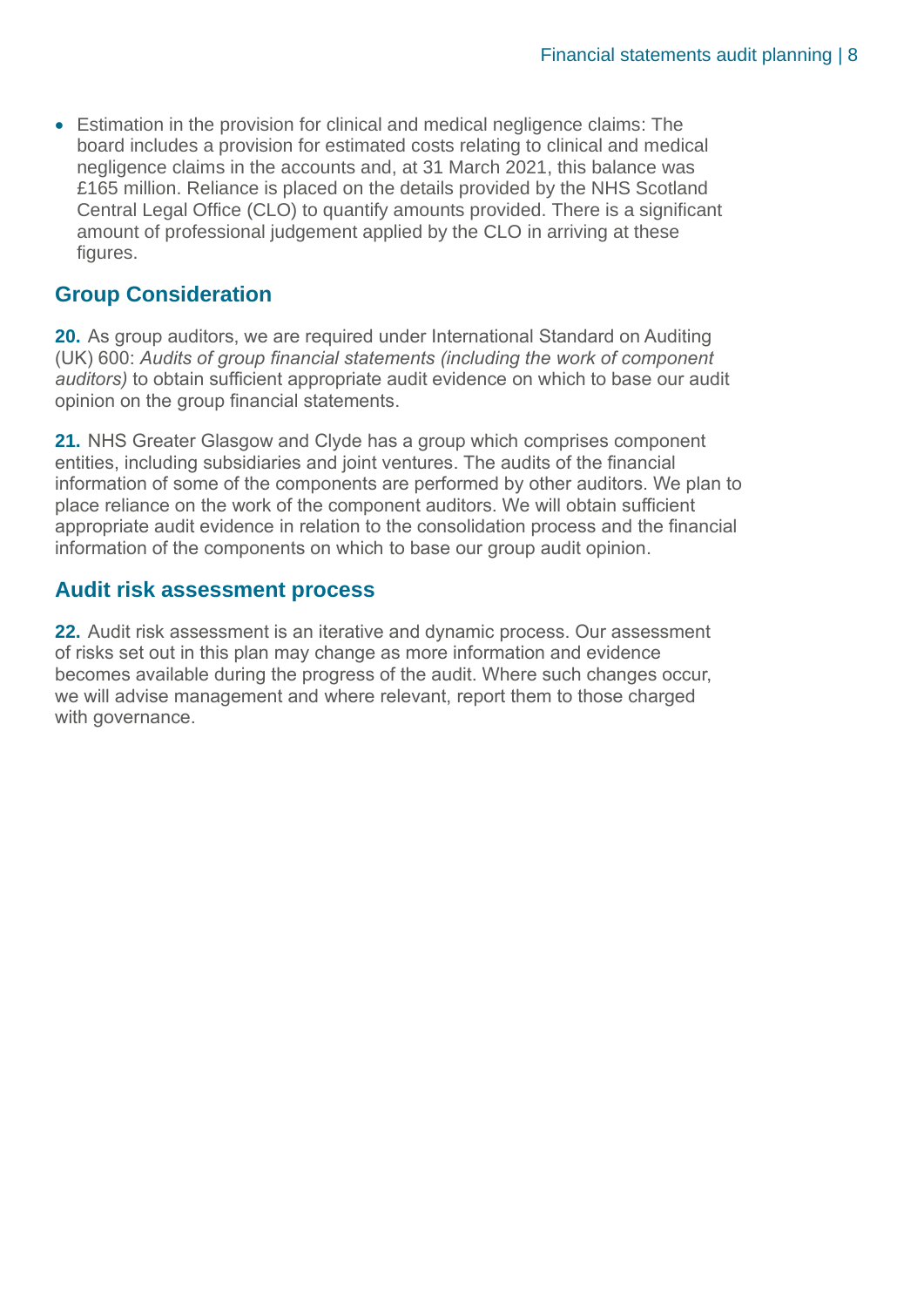## <span id="page-8-0"></span>**Audit dimensions and Best Value**

### **Introduction**

**23.** The [Code of Audit Practice](https://www.audit-scotland.gov.uk/uploads/docs/report/2016/code_audit_practice_16_0.pdf) sets out the four dimensions that frame the wider scope of public sector audit. The Code of Audit Practice requires auditors to consider the adequacy of the arrangements in place for the audit dimensions in audited bodies.

## **Audit dimensions**

**24.** The four dimensions that frame our audit work are shown in [Exhibit 3.](#page-8-1)

<span id="page-8-1"></span>

#### Source: Code of Audit Practice

**25.** In summary, the four dimensions cover the following:

- **Financial management** financial management is concerned with financial capacity, sound budgetary processes and whether the control environment and internal controls are operating effectively.
- **Financial sustainability** as auditors, we consider the appropriateness of the use of the going concern basis of accounting as part of the annual audit. We will also comment on financial sustainability in the longer term. We define this as medium term (two to five years) and longer term (longer than five years).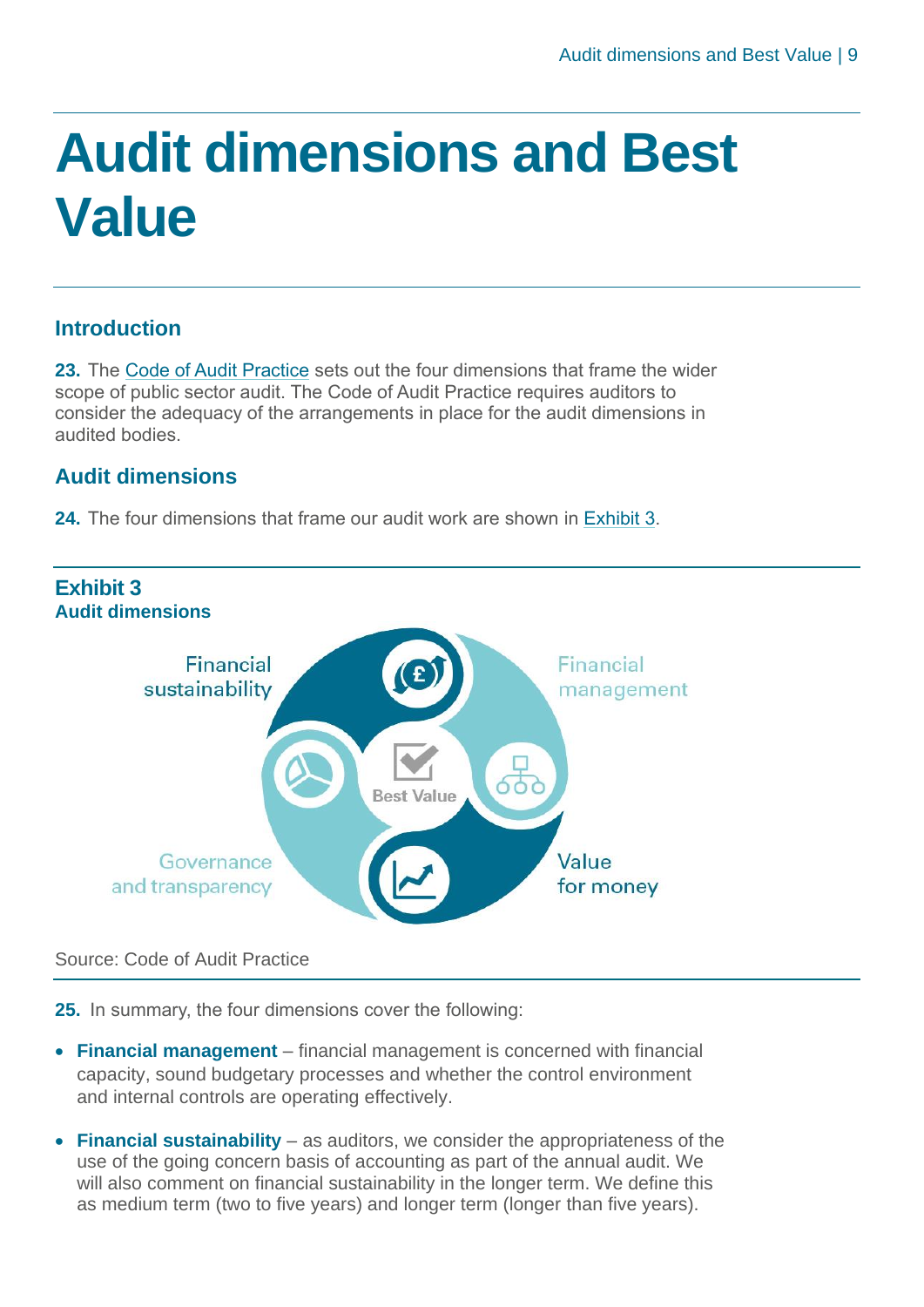- **Governance and transparency** governance and transparency is concerned with the effectiveness of scrutiny and governance arrangements, leadership, and decision-making and transparent reporting of financial and performance information.
- **Value for money** value for money refers to using resources effectively and continually improving services.

### **Duty of Best Value**

**26.** [Ministerial Guidance to Accountable Officers](https://www.gov.scot/publications/best-value-public-services-guidance-accountable-officers/) for public bodies and the [Scottish Public Finance Manual](https://www.gov.scot/publications/scottish-public-finance-manual/background-and-applicability/background-and-applicability/) (SPFM) explain that accountable officers have a specific responsibility to ensure that arrangements have been made to secure Best Value. We will be carrying out a high-level review to confirm that such arrangements are in place within NHS Greater Glasgow and Clyde.

### **Audit dimension risks**

<span id="page-9-0"></span>**Exhibit 4**

**27.** We have identified audit risks in the areas set out in [Exhibit 4.](#page-9-0) This exhibit sets out the risks, sources of assurance from management arrangements and the further audit procedures we plan to perform to gain assurances over the risks.

| 2021/22 Audit dimension risks |                                                                                                                                                                                                                                                                                                                                                                                                                                                                                                                                                                                           |                                                                                                                                                                                                                                                                                                                                                                                                                              |                                     |                                                                                                                                                                                                                                                                                                                                                                                                                                                                                    |
|-------------------------------|-------------------------------------------------------------------------------------------------------------------------------------------------------------------------------------------------------------------------------------------------------------------------------------------------------------------------------------------------------------------------------------------------------------------------------------------------------------------------------------------------------------------------------------------------------------------------------------------|------------------------------------------------------------------------------------------------------------------------------------------------------------------------------------------------------------------------------------------------------------------------------------------------------------------------------------------------------------------------------------------------------------------------------|-------------------------------------|------------------------------------------------------------------------------------------------------------------------------------------------------------------------------------------------------------------------------------------------------------------------------------------------------------------------------------------------------------------------------------------------------------------------------------------------------------------------------------|
|                               | <b>Description of risk</b>                                                                                                                                                                                                                                                                                                                                                                                                                                                                                                                                                                | <b>Sources of assurance</b>                                                                                                                                                                                                                                                                                                                                                                                                  |                                     | <b>Planned audit response</b>                                                                                                                                                                                                                                                                                                                                                                                                                                                      |
|                               | 1. Financial sustainability<br>Whilst the board is<br>projecting a year end<br>breakeven position,<br>financial challenges going<br>forward remain significant.<br>The board is heavily reliant<br>on non-recurring funding<br>from Scottish Government<br>to achieve financial balance<br>and has a significant<br>underlying recurring deficit.<br>The risk of financial<br>sustainability remains, and<br>the Financial Improvement<br>Programme will be<br>important in driving forward<br>the identification and<br>achievement of future<br>efficiency savings within the<br>board. | <b>Financial Improvement</b><br>$\bullet$<br>Programme ongoing<br>work, weekly Delivery<br>Board meetings and<br>monthly Performance<br>Board meetings with<br><b>Chief Executive.</b><br>Detailed finance reports<br>prepared for budget<br>holders.<br>Covid LMP returns.<br>$\bullet$<br><b>Financial Planning</b><br>$\bullet$<br>return.<br>Regular reports<br>presented to Finance<br>SMT, CMT, FP&P and<br>the Board. | $\bullet$<br>$\bullet$<br>$\bullet$ | Monitor the board's financial<br>position as reported to the board /<br>relevant committees, including<br>progress against the Financial<br>Improvement Programme.<br>Review any assessment of the<br>board's future financial position<br>(including medium term financial<br>plan when available) and consider<br>whether appropriate<br>arrangements are in place to<br>address the underlying recurring<br>deficit.<br>Attendance at board and relevant<br>committee meetings. |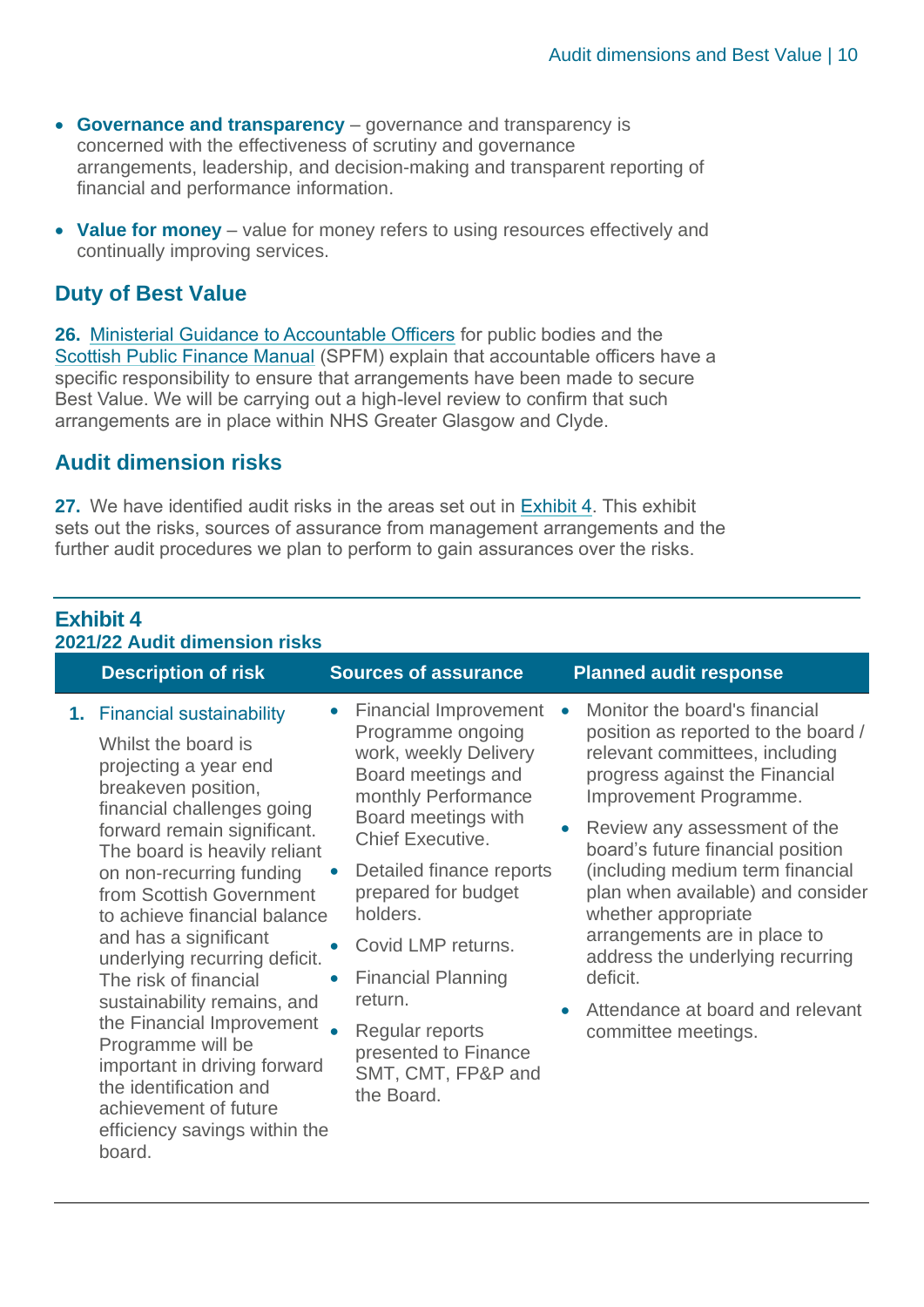| 2. Queen Elizabeth University .<br><b>Hospital (QEUH) and Royal</b><br><b>Hospital for Children (RHC)</b>                                                                                                                                                                                                                                                                                                                                                                                                                                                                                          | Additional resources in<br>place to support this<br>work.<br>$\bullet$                                                                                                                                                                                                                                 | Attendance at board and relevant<br>committee meetings.<br>Ongoing engagement with senior                                                                                 |
|----------------------------------------------------------------------------------------------------------------------------------------------------------------------------------------------------------------------------------------------------------------------------------------------------------------------------------------------------------------------------------------------------------------------------------------------------------------------------------------------------------------------------------------------------------------------------------------------------|--------------------------------------------------------------------------------------------------------------------------------------------------------------------------------------------------------------------------------------------------------------------------------------------------------|---------------------------------------------------------------------------------------------------------------------------------------------------------------------------|
| NHS Greater Glasgow and •<br>Clyde continues to face<br>exceptional challenges;<br>continued special measure<br>status, the ongoing public<br>inquiry into the Queen<br><b>Elizabeth University</b><br>Hospital (QEUH), a police<br>investigation and litigation<br>against the QEUH<br>contractor. A significant<br>amount of work and<br>$\bullet$<br>uncertainty exists around<br>these issues and this is<br>placing additional demands<br>on the board, senior<br>management, and staff.<br>There is a risk that this<br>could impact on the board's<br>ability to deliver its<br>objectives. | Additional governance<br>arrangements/groups in<br>place Executive<br>Oversight Group (EOG),<br><b>QEUH Governance</b><br>Group and Rectification •<br>Programme Board.<br>Regular update reports<br>to CMT, FP&P and<br>Board meetings.<br><b>Scottish Government</b><br>supervisory<br>arrangements. | management.<br>Review of QEUH / RHC updates,<br>performance reports and other<br>relevant papers.<br>Assess the potential accounting<br>implications of any developments. |
|                                                                                                                                                                                                                                                                                                                                                                                                                                                                                                                                                                                                    |                                                                                                                                                                                                                                                                                                        |                                                                                                                                                                           |

Source: Audit Scotland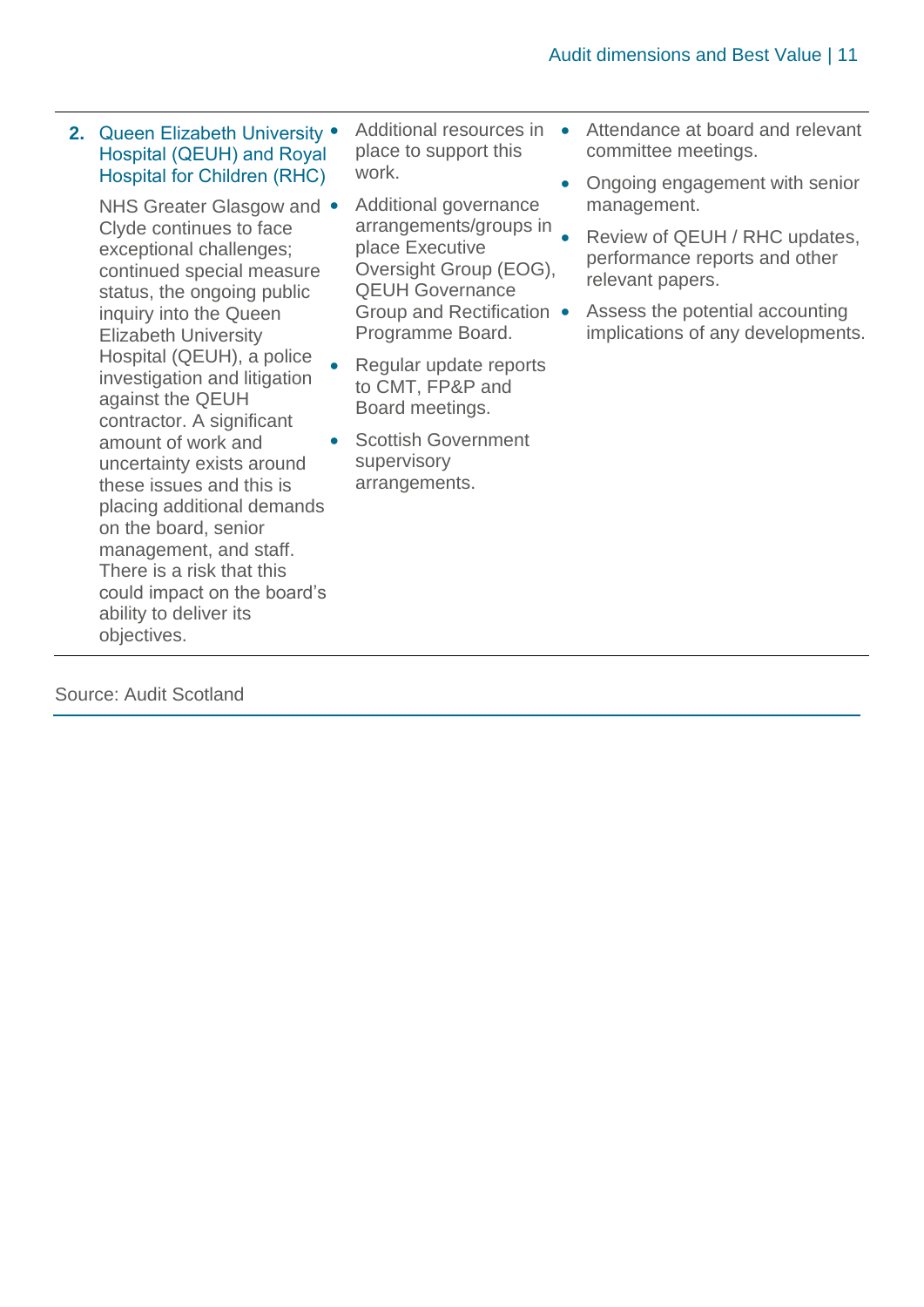## <span id="page-11-0"></span>**Reporting arrangements, timetable, and audit fee**

### **Reporting arrangements**

**28.** Audit reporting is the visible output for the annual audit. All Annual Audit Plans and the outputs, as detailed in [Exhibit 5,](#page-12-0) and any other outputs on matters of public interest will be published on our website: [www.audit-scotland.gov.uk.](http://www.audit-scotland.gov.uk./)

**29.** Matters arising from our audit will be reported on a timely basis and will include agreed action plans. Draft management reports will be issued to the relevant officers to confirm factual accuracy.

**30.** We will provide an independent auditor's report to NHS Greater Glasgow and Clyde, the Scottish Parliament and the Auditor General for Scotland setting out our opinions on the annual report and accounts. We will provide NHS Greater Glasgow and Clyde and the Auditor General for Scotland with an annual report on the audit containing observations and recommendations on significant matters which have arisen during the audit.

**31.** Covid-19 has had a considerable impact on the conduct and timeliness of the audit. We recognise that it is in the best interests of public accountability to get the reporting of audited accounts back to pre-pandemic timelines. To this end, 2021/22 is a transition year with the reporting deadline brought forward to 31 August 2022 although we hope to deliver the audit by 30 June 2022. We are identifying ways to work more efficiently to expedite the 2021/22 audits whilst at the same time maintaining high standards of quality.

**32.** [Exhibit 5](#page-12-0) outlines the target dates for our audit outputs, and we aim to issue the independent auditor's report by 30 June 2022. We acknowledge this will be challenging due to the ongoing pressures and uncertainties caused by Covid-19.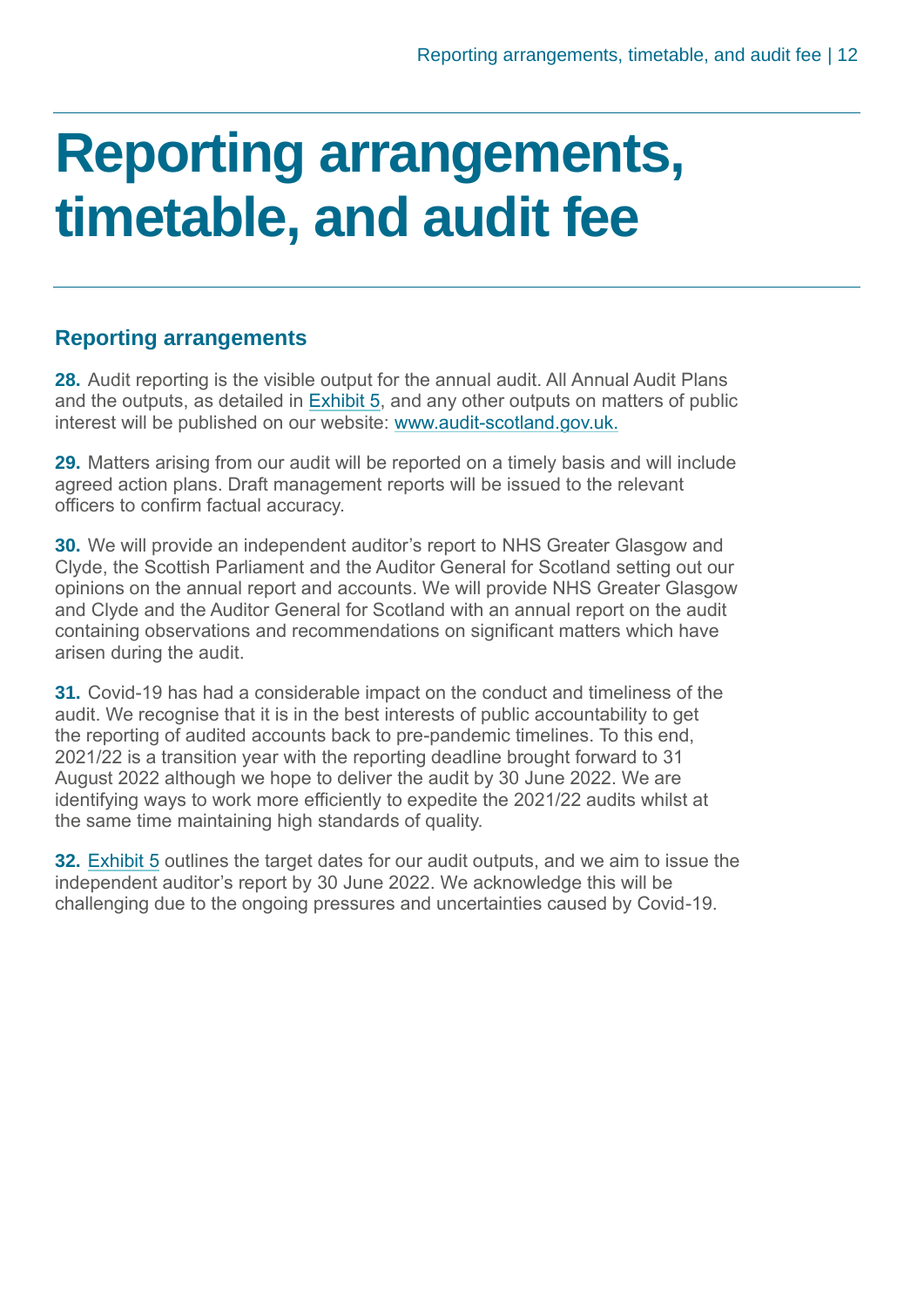#### <span id="page-12-0"></span>**Exhibit 5 2021/22 Audit outputs**

| <b>Target date</b> | <b>Audit and Risk</b><br><b>Committee Date</b> |
|--------------------|------------------------------------------------|
| 28/02/2022         | 15/03/2022                                     |
| 09/05/2022         | N/A                                            |
| 30/06/2022         | 21/06/2022                                     |
| 30/06/2022         | 21/06/2022                                     |
|                    |                                                |

#### Source: Audit Scotland

## **Audit fee**

**33.** The agreed audit fee for the 2021/22 audit of NHS Greater Glasgow and Clyde is £415,810 (2020/21: £407,810). In determining the audit fee, we have taken account of the risk exposure of the NHS Greater Glasgow and Clyde and the planned management assurances in place.

**34.** Where our audit cannot proceed as planned through, for example, late receipt of unaudited annual report and accounts or the absence of adequate supporting working papers, a supplementary fee may be levied. An additional fee may also be required in relation to any work or other significant exercises out with our planned audit activity.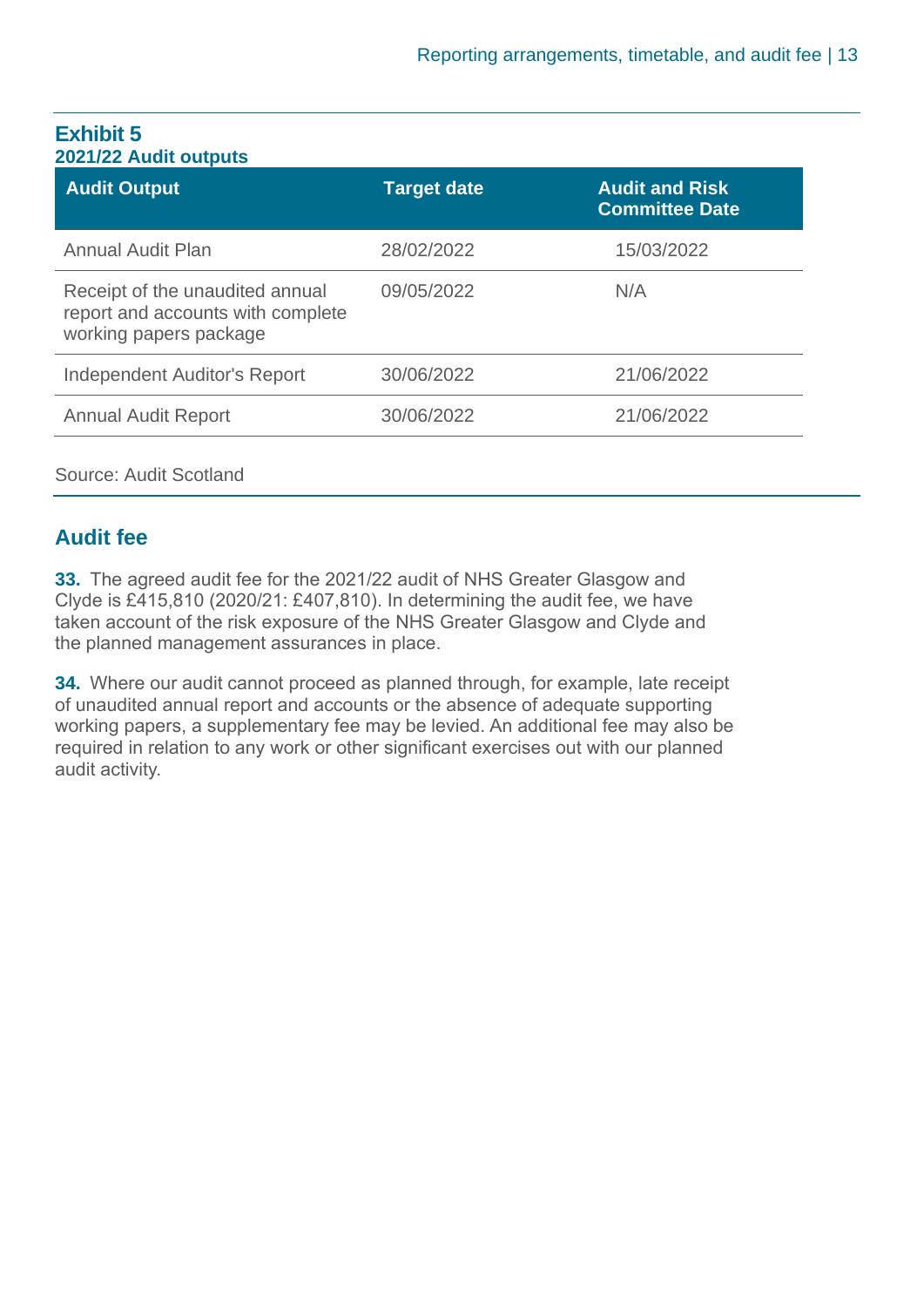## <span id="page-13-0"></span>**Other matters**

## **Internal audit**

**35.** From our initial review of the internal audit plans, we do not plan to place formal reliance on internal audit's work for our financial statements' responsibilities. We will review the findings of internal audit work to support our wider dimension audit conclusions.

### **Independence and objectivity**

**36.** Auditors appointed by the Auditor General for Scotland or Accounts Commission must comply with the [Code of Audit Practice](https://www.audit-scotland.gov.uk/uploads/docs/report/2016/code_audit_practice_16_0.pdf) and relevant supporting guidance. When auditing the financial statements, auditors must also comply with professional standards issued by the Financial Reporting Council and those of the professional accountancy bodies. These standards impose stringent rules to ensure the independence and objectivity of auditors. Audit Scotland has robust arrangements in place to ensure compliance with these standards including an annual *'fit and proper*' declaration for all members of staff. The arrangements are overseen by the Director of Audit Services, who serves as Audit Scotland's Ethics **Partner** 

**37.** The engagement lead (i.e. appointed auditor) for NHS Greater Glasgow and Clyde is John Cornett, Audit Director. Auditing and ethical standards require the appointed auditor to communicate any relationships that may affect the independence and objectivity of audit staff. We are not aware of any such relationships pertaining to the audit of NHS Greater Glasgow and Clyde.

## **Quality control**

**38.** International Standard on Quality Control (UK) 1 (ISQC1) requires a system of quality control to be established, as part of financial audit procedures, to provide reasonable assurance that professional standards and regulatory and legal requirements are being complied with and that the independent auditor's report or opinion is appropriate in the circumstances.

**39.** The foundation of our quality framework is our Audit Guide, which incorporates the application of professional auditing, quality and ethical standards and the [Code of Audit Practice](https://www.audit-scotland.gov.uk/uploads/docs/report/2016/code_audit_practice_16_0.pdf) (and supporting guidance) issued by Audit Scotland and approved by the Auditor General for Scotland. To ensure that we achieve the required quality standards, Audit Scotland conducts peer reviews and internal quality reviews. Additionally, the Institute of Chartered Accountants of Scotland (ICAS) have been commissioned to carry out external quality reviews.

**40.** As part of our commitment to quality and continuous improvement, Audit Scotland will periodically seek your views on the quality of our service provision.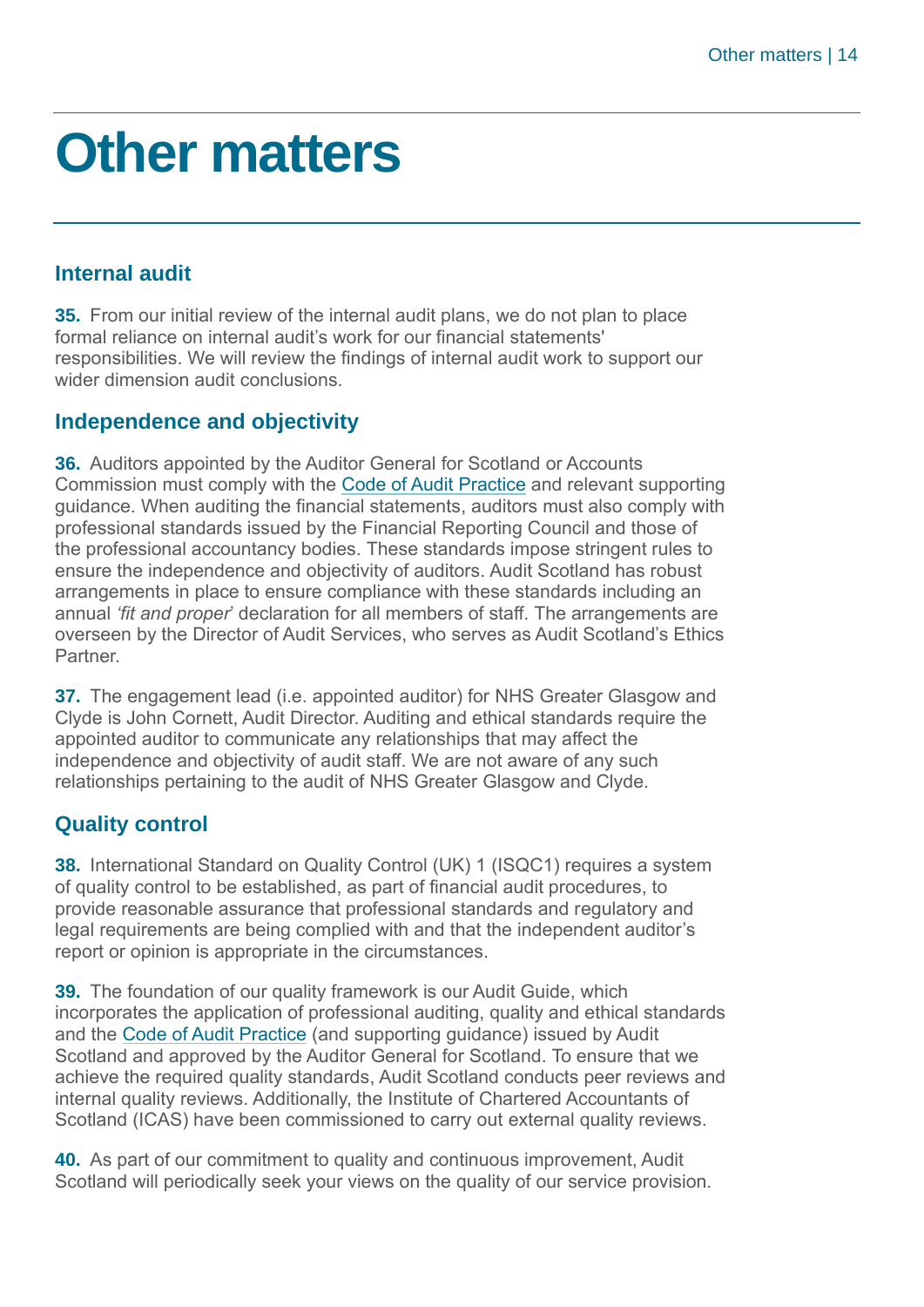We welcome feedback at any time, and this may be directed to the engagement lead.